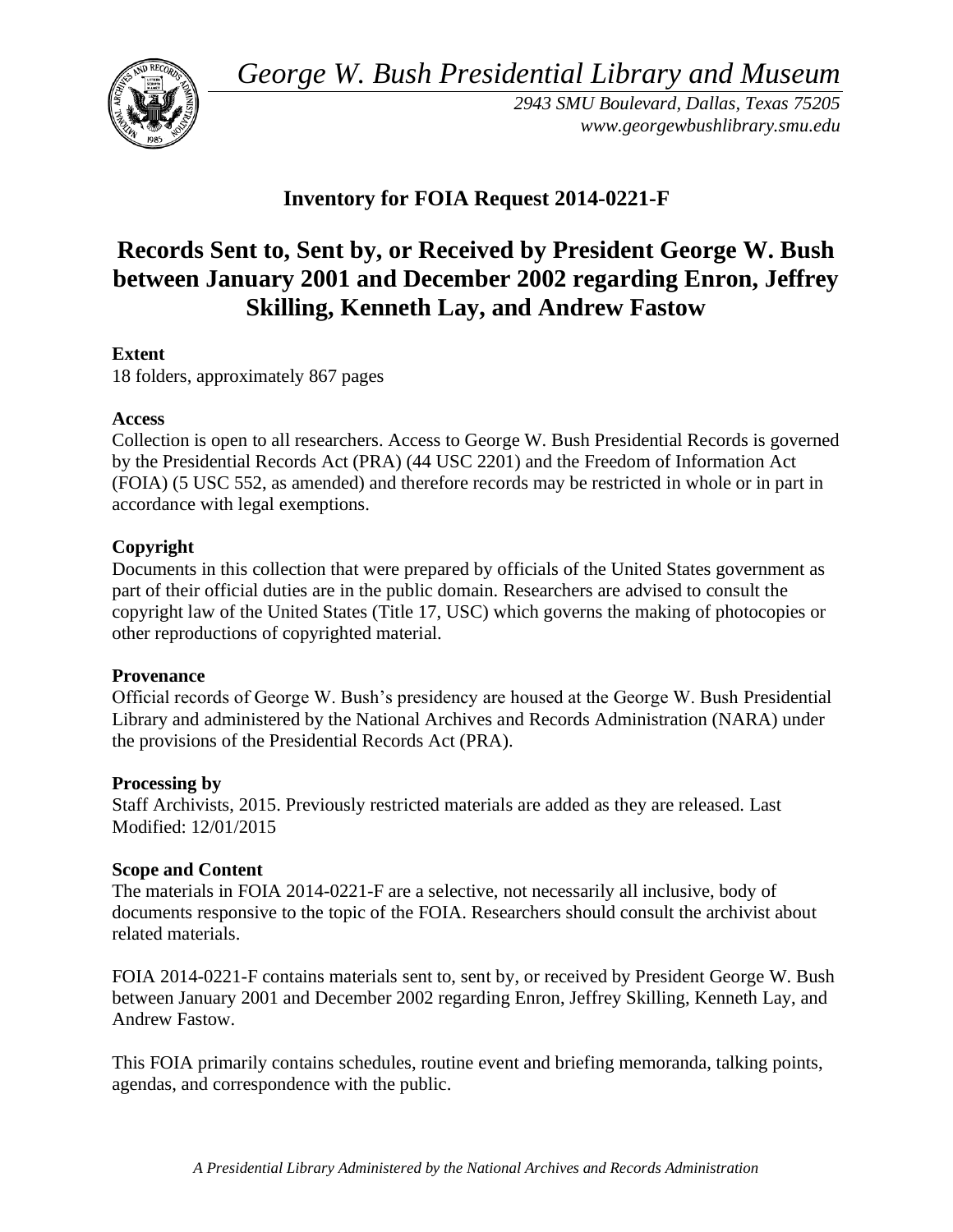#### **System of Arrangement**

 The materials in FOIA 2014-0221-F are a systematic body of documents responsive to the topic of the FOIA. Researchers should consult an archivist about related materials.

Documents responsive to this FOIA were found in these collection areas – White House Office of Records Management (WHORM) Subject Files and Staff Member Office Files.

 Staff Member Office Files are maintained at the folder level by staff members within their individual offices and document all levels of administration activity.

Staff Member Office Files are processed at the folder level, that is, individual documents are not selected and removed from a folder for processing. While this method maintains folder integrity, it frequently results in the incidental processing of documents that are not wholly responsive to the subject area.

WHORM Subject Files are processed at the document level.

 The WHORM Subject File compiled by the White House Office of Records Management is comprised of a series of documents assigned a letter/number combination and filed in a subject category. A complete listing of the subject categories including a detailed description of each category is available in our research room and on our website at <www.georgewbushlibrary.smu.edu>

The following is a list of documents and folders processed in response to FOIA 2014-0221-F:

#### **Records Management, White House Office of**

```
 
Subject Files - BE003 (Free Enterprise) 

Subject Files - FG001-07 (Briefing Papers) 

Subject Files - FG006-03A (Chief of Staff, Office Files) 

Subject Files - FG030 (Legislative Branch) 

Subject Files - FG052 (United States Court of Appeals) 

Subject Files - FG143 (Federal Reserve System, Board of Governors) 
           535045 
           02/07/2001 [460516] 
           05/16/2001 [460593] 
           508052 
          499609 - 499899 
           505446 - 513014 
           521504 
           468578
```